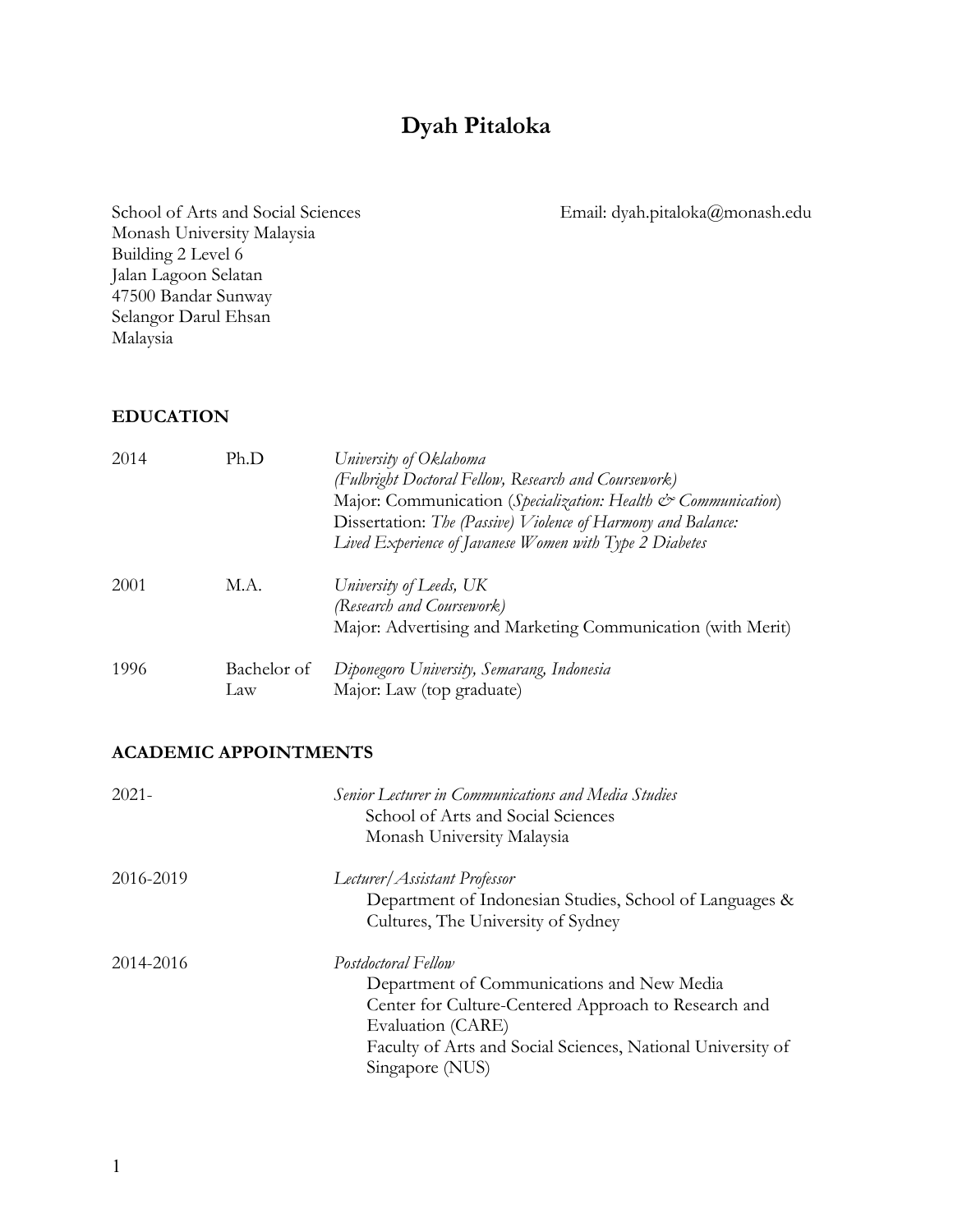| 2001-2010 | <b>Assistant Professor</b><br>Department of Communications<br>Diponegoro University, Semarang, Indonesia                                                                                                                                                                                                        |
|-----------|-----------------------------------------------------------------------------------------------------------------------------------------------------------------------------------------------------------------------------------------------------------------------------------------------------------------|
| 2008-2010 | Graduate Faculty<br>Department of Communications<br>Diponegoro University, Semarang, Indonesia                                                                                                                                                                                                                  |
|           | OTHER PROFESSIONAL APPOINTMENTS                                                                                                                                                                                                                                                                                 |
| 2020-     | Research Scholar<br>Ronin Institute for Independent Scholarship<br>Montclair, New Jersey                                                                                                                                                                                                                        |
| 2008-2009 | <i>Visiting</i> Lecturer<br>Department of Communication,<br>LaSalle College, Jakarta, Indonesia.<br>*Undergraduate Advertising Major                                                                                                                                                                            |
| 2006      | Visiting Professor (Journalism and Mass Media)<br>Walter Cronkite School of Journalism and Mass Communication,<br>Arizona State University.<br>*Collaboration program between Diponegoro University and Arizona State<br>University, sponsored by the U.S. Bureau of Education and Cultural Affairs<br>(BEDCA). |
| 2004-2010 | <b>Adjunct Professor (Strategic Communications)</b><br>Graduate School of Communication, Sebelas Maret University (UNS),<br>Solo, Indonesia.                                                                                                                                                                    |

# **PUBLICATIONS**

# **Books:**

| (expected: early 2021) | Community, Culture, and Negotiating Type 2 Diabetes: Javanese Women's Lived<br>Experiences. New York: Routledge.<br>*under contract                                     |
|------------------------|-------------------------------------------------------------------------------------------------------------------------------------------------------------------------|
| 2011                   | Change, Challenge, Competition: Challenging the Future with Changes (A Study<br>of Djarum Corporate Social Responsibility Program in Education<br><i>Empowerment</i> ). |

# **Journal Articles:**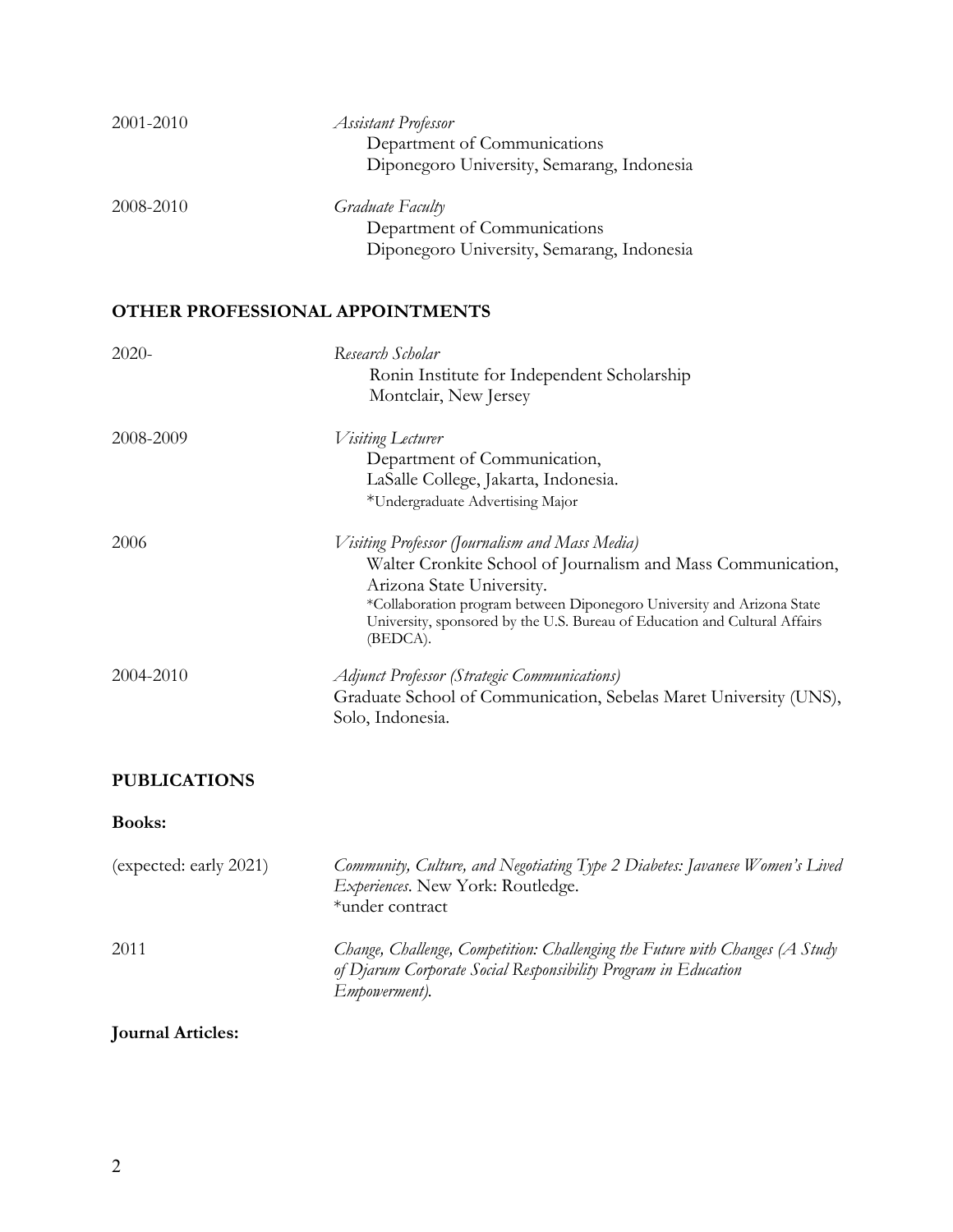| 2020 | Rohman, A., & Pitaloka, D. (2020). A blast from the past: Memories,<br>social media, and peace movement. The Communication Review. DOI:<br>10.1080/10714421.2020.1829304.                                                                                                                                                               |
|------|-----------------------------------------------------------------------------------------------------------------------------------------------------------------------------------------------------------------------------------------------------------------------------------------------------------------------------------------|
| 2020 | Rohman, A., & Pitaloka, D. (2020). What leads a movement to<br>disband? Frictions within the Kopi Badati movement, Ambon,<br>Indonesia, Social Movement Studies. DOI:<br>10.1080/14742837.2020.1805308.                                                                                                                                 |
| 2019 | Dutta M, Pandi AR, Zapata D, Mahtani R, Falnikar A, Tan N, Thaker<br>J, Pitaloka D, Dutta U, Luk P and Sun K. (2019). Critical Health<br>Communication Method as Embodied Practice of Resistance:<br>Culturally Centering Structural Transformation Through Struggle for<br>Voice. Front. Commun. 4:67. DOI: 10.3389/fcomm.2019.00067.  |
| 2018 | Rohman, A., Pang, N., & Pitaloka, D. (2018). The episodes of a<br>Facebook group for information sharing in the Ambon 2011 conflict<br>prevention movement, Indonesia. Information, Communication<br>Society, DOI: 10.1080/1369118X.2018.1521456                                                                                        |
| 2018 | Hermansyah, A., Sainsbury, E., Pitaloka, D., & Krass, I. (2018).<br>Prioritising recommendations to advance community pharmacy<br>practice. Research in Social and Administrative Pharmacy. DOI:<br>10.1016/j.sapharm.2018.02.003                                                                                                       |
| 2015 | Pitaloka, D., & Hsieh, E. (2015). Health as submission and social<br>responsibilities: Embodied experiences of Javanese women with type<br>II diabetes. Qualitative Health Research, 25(8), 1155-1165. DOI:<br>10.1177/1049732315577607. [5-year IF (2016): 2.036].                                                                     |
| 2013 | Hsieh, E., Pitaloka, D., & Johnson, A. J. (2013). Bilingual health<br>communication: Distinctive needs of providers from five specialties.<br>Health Communication, 28, 557-567. [5-year IF (2016): 1.487].                                                                                                                             |
| 2009 | Pitaloka, D. (2009). Identification of marketing assets to develop<br>mature product's communication strategy: A case study of Toyota<br>Kijang Indonesia. Social Science Journal, 5(1), 27-42. (Social Science<br>journal was published by the Faculty of Social and Political Science,<br>Diponegoro University, Semarang, Indonesia) |
| 2008 | Pitaloka, D. (2008). Speak out, speak loud: Advertising persuasive<br>power to speak up about violence, FORUM Journal of Communication,<br>$1(2)$ , 21-33. (Journal of Communication was published by the<br>Department of Communication, Faculty of Social & Political Science,<br>Diponegoro University, Semarang, Indonesia)         |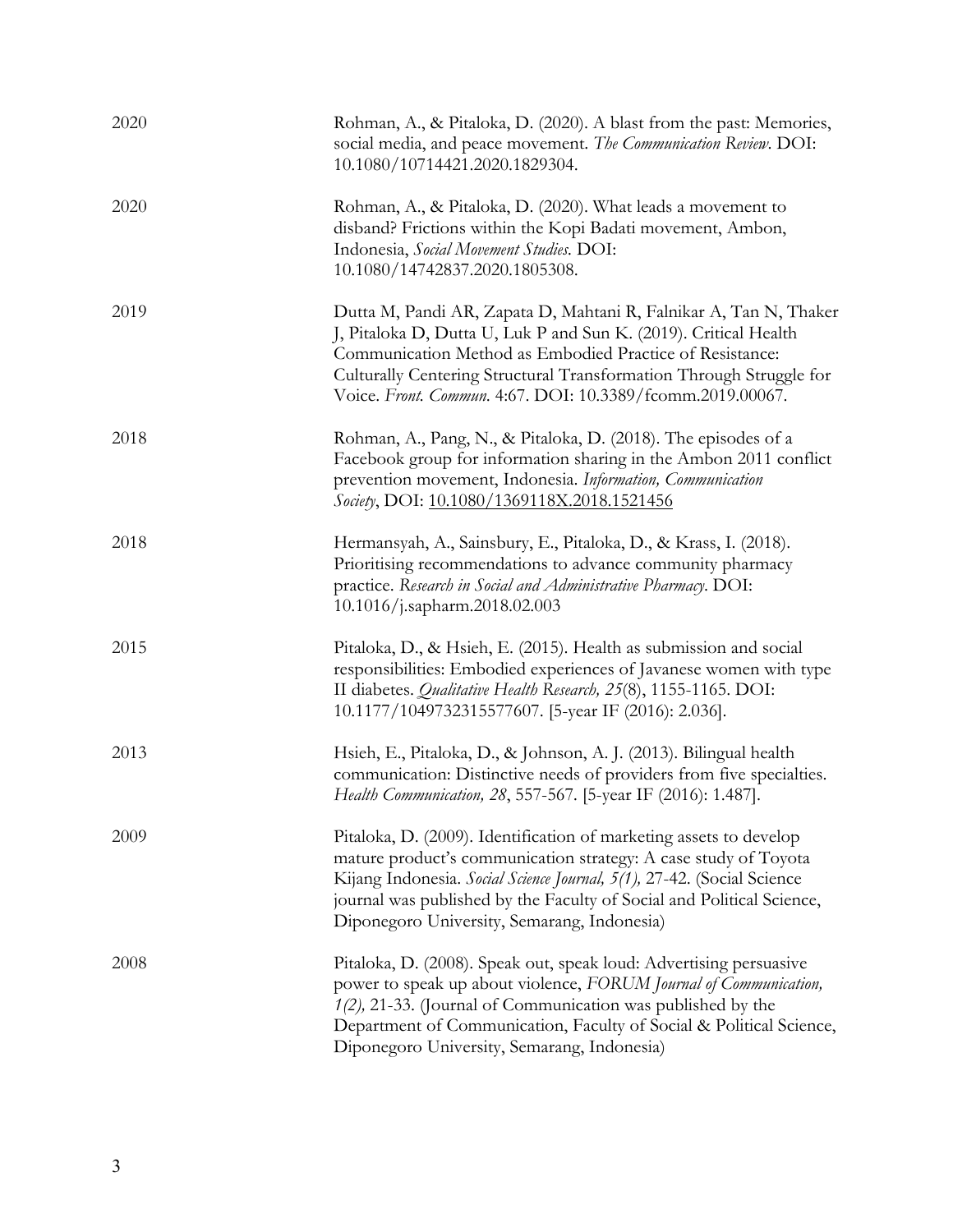| 2007                  | Pitaloka, D. (2007). Post disasters effect: Rebuilding community and<br>territory through Corporate Social Responsibility, FORUM Journal of<br>Communication, 35(1). 1-15. (Journal of Communication was published<br>by the Department of Communication, Faculty of Social & Political<br>Science, Diponegoro University, Semarang, Indonesia)                                |
|-----------------------|--------------------------------------------------------------------------------------------------------------------------------------------------------------------------------------------------------------------------------------------------------------------------------------------------------------------------------------------------------------------------------|
| 2007                  | Pitaloka, D. (2007). Corporate social responsibility as an investment:<br>Building community trust and reputation through corporate social<br>activities, FORUM Journal of Communication, 1(3), 41-56. (Journal of<br>Communication was published by the Department of<br>Communication, Faculty of Social & Political Science, Diponegoro<br>University, Semarang, Indonesia) |
| 2007                  | Pitaloka, D. (2007). Gender mainstreaming as the topic of Corporate<br>Social Responsibility (CSR): Implementation in Indonesia, Indonesia<br>Public Relations Journal, 1(2), 23-35. (Journal of Communication was<br>published by the Department of Communication, Faculty of Social &<br>Political Science, Diponegoro University, Semarang, Indonesia)                      |
| 2005                  | Pitaloka, D. (2005). Political advertising and government credibility,<br>FORUM Journal of Communication, 32(2), 12-22. (Journal of<br>Communication was published by the Department of<br>Communication, Faculty of Social & Political Science, Diponegoro<br>University, Semarang, Indonesia)                                                                                |
| <b>Book Chapters:</b> |                                                                                                                                                                                                                                                                                                                                                                                |
| Forthcoming (2021)    | Pitaloka, D., & Dutta, M.J. Singing the hope: Turning unspoken<br>trauma into song. In Mark Micale & Hans Pols (Eds.), Trauma in<br>History: Asian Perspective, Cambridge, UK: Cambridge University Press.                                                                                                                                                                     |
| Forthcoming (2021)    | Pitaloka, D., & Pols, H. Performing songs and staging theatre<br>performances: Working through the trauma of the 1965 Indonesian<br>mass killings. In Peter Leese, Julia B. Köhne, & Jason Crouthamel<br>(Eds.), Languages & Trauma, Toronto: University of Toronto Press.                                                                                                     |
| Forthcoming (2021)    | Pitaloka, D., & Martin, N. We don't want to cause public panic:<br>Pandemic Communication of Indonesian Government in Responding to<br>COVID-19. In Douglas A. Vakoch (Ed.), Coronavirus in International<br>Media.                                                                                                                                                            |
| Forthcoming (2021)    | Pitaloka, D. Singing the hope: Women, Trauma and Strategies for<br>Healing in Indonesia. In Christina Twomen & Paula Michaels (Eds.),<br>Gender & Trauma, Sydney, Australia: Bloomsbury.                                                                                                                                                                                       |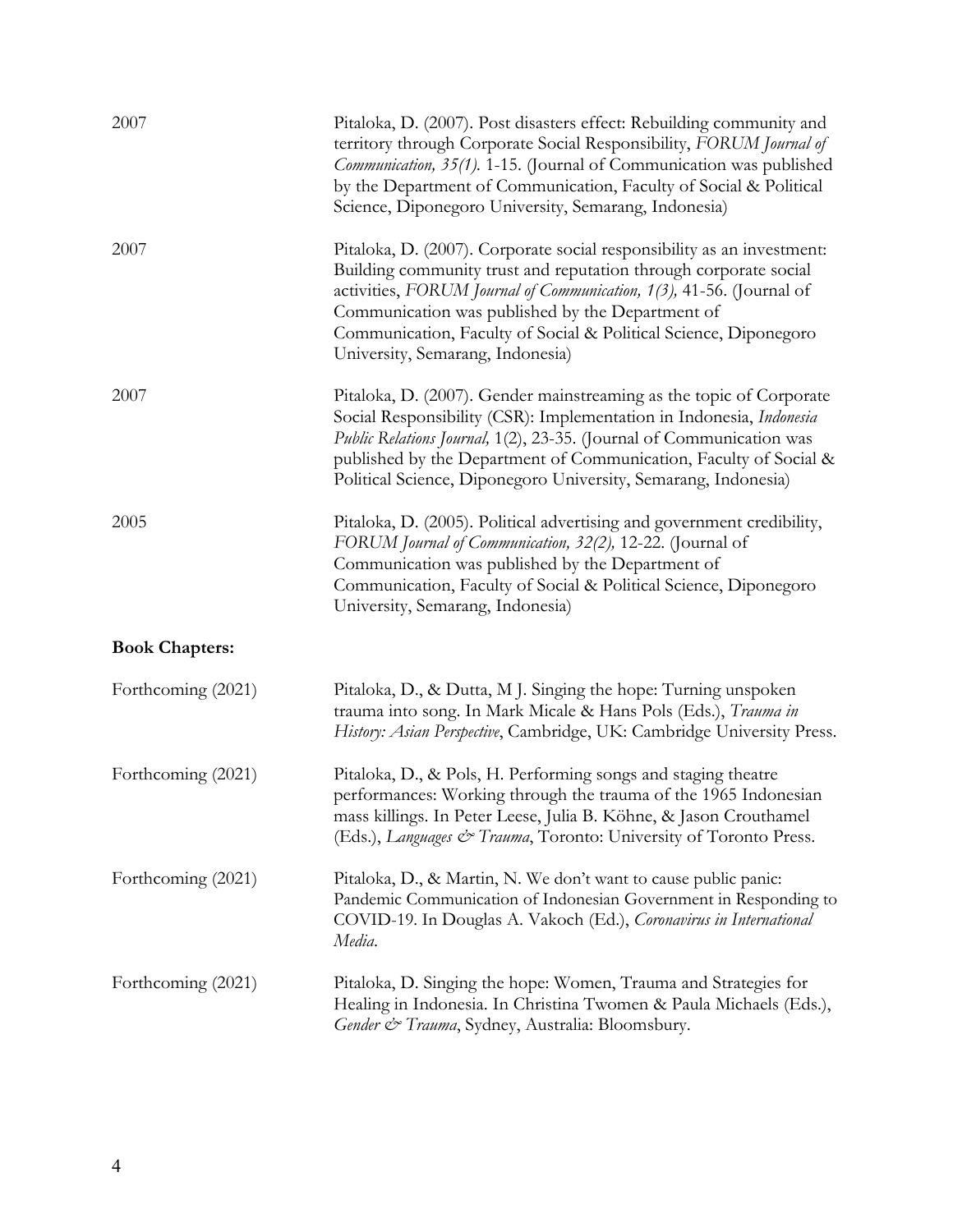| 2018                       | Pitaloka, D. (2018). The Use of Mobile Phones in Rural Javanese<br>Villages: Knowledge Production and Information Exchange Among<br>Poor Women with Diabetes. In Emma Baulch, Jerry Watkins and<br>Amina Tariq (Eds.), mHealth Innovation in Asia: Grassroots Challenges and<br>Practical Interventions, (pp. 49-68). Dordrecht: Springer. |
|----------------------------|--------------------------------------------------------------------------------------------------------------------------------------------------------------------------------------------------------------------------------------------------------------------------------------------------------------------------------------------|
| 2018                       | Pitaloka, D., & Dutta, M. (2018). Embodied memories and spaces of<br>healing: Culturally-centering voices of the survivors of 1965<br>Indonesian mass killings. In Mohan Jyotti Dutta & Dazzelyn Baltazar<br>Zapata (Eds.), Communicating for Social Change: Meaning, Power, and<br>Resistance. Singapore: Palgrave Macmillan              |
| 2018                       | Dutta, M., Pitaloka, D., Zapata, D. (2018). Negotiating transgender<br>sex work, health and healing in Singapore: A culture-centered<br>approach. In Jolanta Drzewiecka (Eds.), Global Dialectics in Intercultural<br>Communication: Case Studies. New York: Peter Lang.                                                                   |
| Encyclopedia Entry:        |                                                                                                                                                                                                                                                                                                                                            |
| 2014                       | Pitaloka, D. & Hsieh, E. (2014). Isolated communities and cultural<br>competence. In L. H. Cousin (Ed.), The encyclopedia of human services and<br>diversity. Thousand Oaks, CA: Sage, pp. 746-747.                                                                                                                                        |
| <b>Other Publications</b>  |                                                                                                                                                                                                                                                                                                                                            |
| <b>Newspaper Articles:</b> |                                                                                                                                                                                                                                                                                                                                            |
| 2020                       | Pitaloka, D., Nasution, G., & Erlina E. (2020). 'Pasrah' (complete<br>surrender) as preparedness discourse in new normal. The Jakarta Post.<br>https://www.thejakartapost.com/academia/2020/06/26/pasrah-as-<br>preparedness-discourse-in-new-normal.html.                                                                                 |
| 2019                       | Pitaloka, D. (2019). Necks on the line: Women's lives and the<br>challenges of thyroid disease. The Jakarta Post.<br>https://www.thejakartapost.com/life/2020/01/29/necks-on-the-<br>line-womens-lives-and-the-challenges-of-thyroid-disease.html                                                                                          |
| 2018                       | Pitaloka, D., & Yulius. H. (2018). Love under surveillance: Indonesia's<br>'medicalization' of marriage. The Jakarta Post.<br>http://www.thejakartapost.com/academia/2018/02/28/love-under-<br>surveillance-indonesias-medicalization-of-marriage.html                                                                                     |
| 2017                       | Pitaloka, D. (2017). Dialita choir, a celebration of hope. The Jakarta<br>Post. http://www.thejakartapost.com/life/2017/12/18/dialita-choir-<br>a-celebration-of-hope.html                                                                                                                                                                 |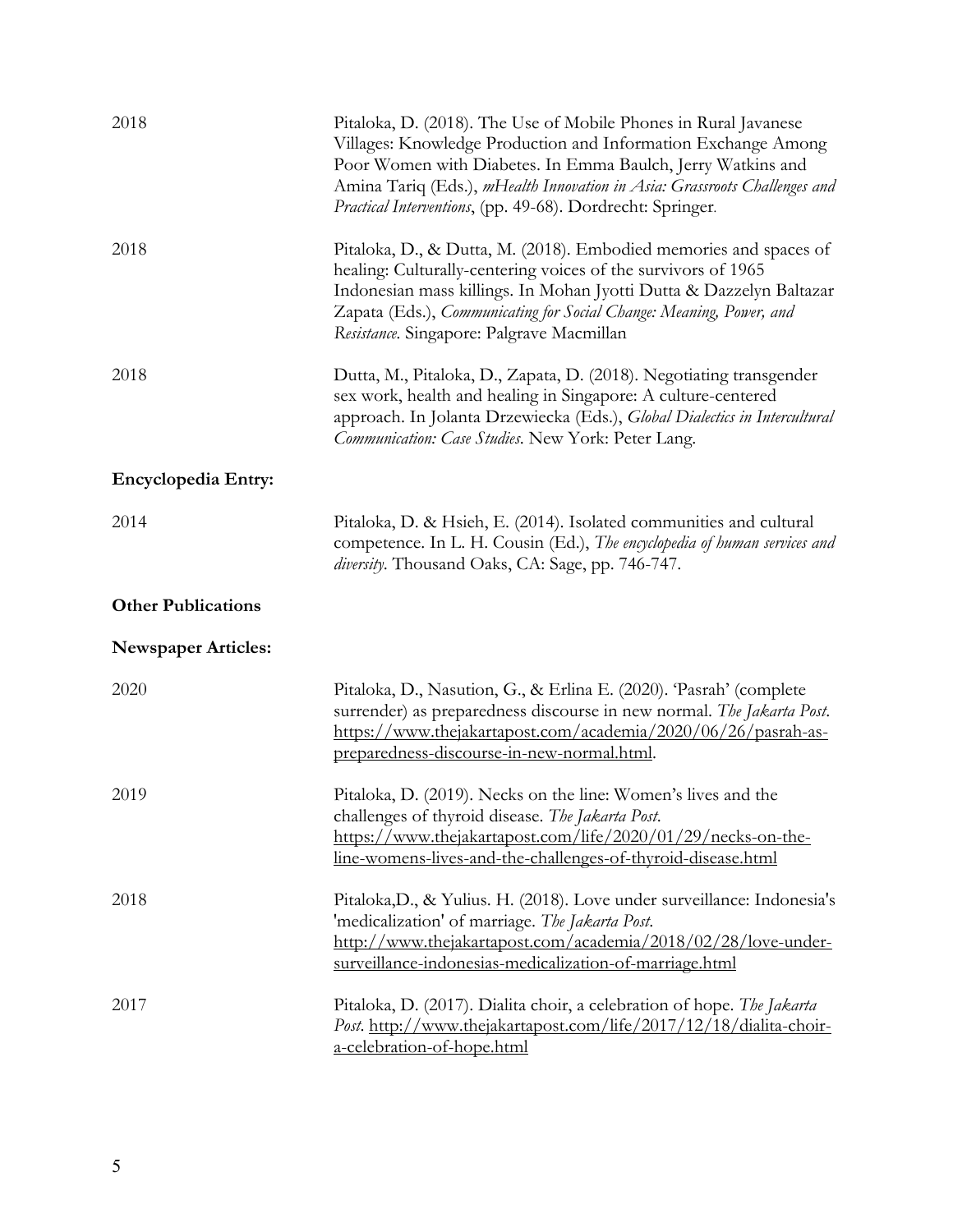| 2016 | Pitaloka, D., Dutta, M. (2016). From victims to survivors: The healing<br>journey of the Dialita choir. The Jakarta Post.<br>http://www.thejakartapost.com/life/2016/09/27/from-victims-to-<br>survivors-the-healing-journey-of-the-dialita-choir.html |
|------|--------------------------------------------------------------------------------------------------------------------------------------------------------------------------------------------------------------------------------------------------------|
| 2008 | Pitaloka, D. (2008, January 2). Jitukah iklan politik? [Political]<br>advertising, does it really work?]. Suara Merdeka.<br>http://www.suaramerdeka.com/harian/0801/02/opi03.htm                                                                       |
| 2008 | Pitaloka, D. (2008, February 5). CSR untuk pencapaian MDGs [CSR<br>as a tool for MDGs goals achievement]. Suara Merdeka.<br>http://www.suaramerdeka.com/harian/0802/05/opi03.htm                                                                       |
| 2007 | Pitaloka, D. (2007, February 7). Memperkuat CSR, memberantas<br>kemiskinan [Strengthening Corporate Social Responsibility,<br>eradicating poverty]. Suara Merdeka.<br>http://www.suaramerdeka.com/harian/0708/02/opi4.htm                              |
| 2007 | Pitaloka, D. (2007, November 14). Citra politikus perempuan [The<br>image of women politicians]. Suara Merdeka.<br>http://www.suaramerdeka.com/harian/0711/14/opi03.htm                                                                                |
| 2007 | Pitaloka, D. (2007, March 26). Kesadaran bermedia di kalangan remaja<br>[Media literacy among teenagers]. Suara Merdeka.<br>http://www.suaramerdeka.com/harian/0703/26/opi04.htm                                                                       |
| 2007 | Pitaloka, D. (2007, February 13). Televisi untuk iklan layanan<br>masyarakat [Allocating spaces in television for public service<br>advertising]. Suara Merdeka.<br>http://www.suaramerdeka.com/harian/0702/13/opi05.htm                               |
| 2006 | Pitaloka, D. (2006, October 7). Televisi dan tradisi Ramadan<br>[Television and Ramadhan tradition]. Suara Merdeka.<br>http://www.suaramerdeka.com/harian/0610/07/opi04.htm                                                                            |

### **Work in Progress**

Pitaloka, D. *Choral performance as trauma healing*. [Manuscript in Review] Pitaloka, D. *Rasa and the process of finding 'fit' in managing type 2 diabetes among Javanese women*. [Manuscript in Review]

Lewis V, Djenar N, Rubino A, Aldahesh A, Basheer N, Pitaloka D, Shidong An I, Tym C, Wang W. *Socially embedded diabetes management among CALD groups in Western Sydney: a new participatory research and education strategy*. [Manuscript in Review]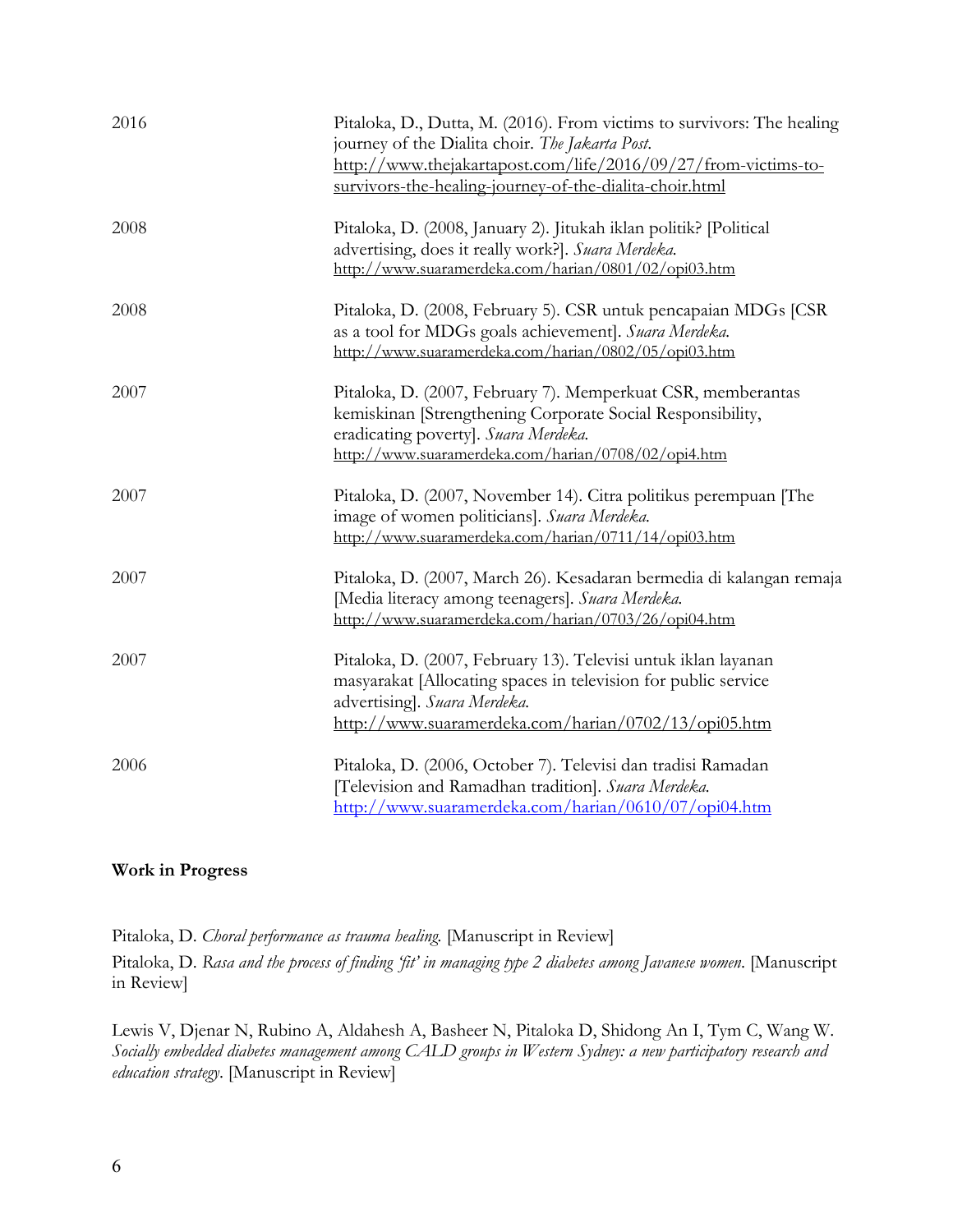Pitaloka, D., & Yulius, H. *Transnational connections, national rhetoric: The politics of Indonesian LGBT activism in homophobic times*. [Manuscript in Review].

#### **ACADEMIC HONORS Awards:**

| 2015         | Top Three Finalists, 2015 Joint ICA/NCA Health Communication<br>Dissertation Award.                                                                                                                                                                                                                     |
|--------------|---------------------------------------------------------------------------------------------------------------------------------------------------------------------------------------------------------------------------------------------------------------------------------------------------------|
| 2014         | Ragan-Kramer-Wieder Qualitative Dissertation Award, University of<br>Oklahoma<br>The Award is presented to one graduate student who demonstrates<br>sophisticated qualitative research design and analysis that contributes to the<br>larger field of social sciences.                                  |
| 2013         | Ted Beaird Graduate Student Award, University of Oklahoma<br>The Award is presented to one graduate student who demonstrates<br>significant work in any of the following areas of research: interpersonal<br>communication, health communication, organizational communication, or<br>social influence. |
| 2012         | Ralph Cooley Graduate Student Award<br>The Award is presented to one graduate student who demonstrates<br>significant work in intercultural, international, cross cultural, or Native<br><b>American Communication</b>                                                                                  |
| 2009         | Top Academic Paper<br>Asia Pacific Media Forum, Bali, Indonesia                                                                                                                                                                                                                                         |
| 2004         | Top Five Research Paper<br>Ford Foundation Philanthropy Research Award, The University<br>of Indonesia, Jakarta, Indonesia                                                                                                                                                                              |
| Fellowships: |                                                                                                                                                                                                                                                                                                         |
| 2012-2013    | Research Fellow Award, Center for Social Justice, University of<br>Oklahoma                                                                                                                                                                                                                             |
| 2010-2014    | Fulbright Graduate Fellow, Sponsored by the U.S. Department of<br>State's International Institution of Education (IIE)<br>The Fulbright Program provided funding for students, scholars, teachers,<br>and professionals to undertake graduate study.                                                    |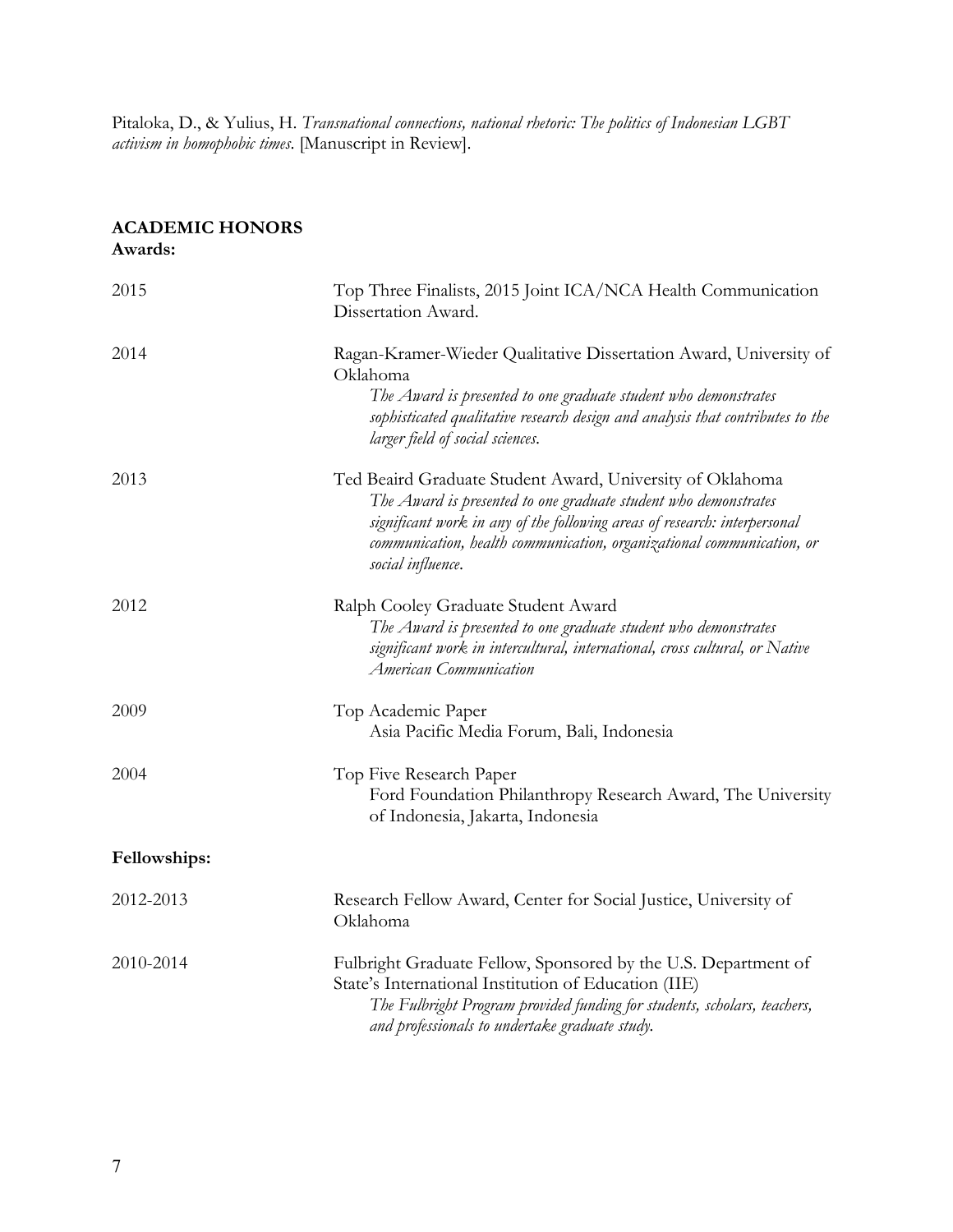| 2006      | Exchange Scholar, The U.S. Department of State's Bureau of<br>Education and Cultural Affairs (BEDCA)<br>This competitive scholarship program is given to professors from Indonesia<br>universities to conduct an exchange program with the university in the U.S.<br>I received an honor to attend the exchange program at the Walter Cronkite<br>School of Journalism and Mass Communication, Arizona State<br>University.                                                                                                                                                                                                       |
|-----------|-----------------------------------------------------------------------------------------------------------------------------------------------------------------------------------------------------------------------------------------------------------------------------------------------------------------------------------------------------------------------------------------------------------------------------------------------------------------------------------------------------------------------------------------------------------------------------------------------------------------------------------|
| 2001      | 2 <sup>nd</sup> Class Honor Degree, Leeds University Business School, University<br>of Leeds, UK.<br>This honor is given to a student who is graduates second best in the $MA$<br>and M.Sc class                                                                                                                                                                                                                                                                                                                                                                                                                                  |
| 2000      | The British Chevening Scholarship<br>This competitive award is funded by the UK Government Foreign and<br>Commonwealth Office and given annually to outstanding scholars with<br>leadership potential from all over the world to study postgraduate courses at<br>the universities in the UK.                                                                                                                                                                                                                                                                                                                                     |
| 1996      | Top Graduate, Faculty of Law, Diponegoro University, Semarang,<br>Indonesia                                                                                                                                                                                                                                                                                                                                                                                                                                                                                                                                                       |
| Grants:   |                                                                                                                                                                                                                                                                                                                                                                                                                                                                                                                                                                                                                                   |
| 2020/2021 | Well-being in a Time of Social Distancing: Indonesian Domestic Workers in<br>Singapore and Hong Kong<br>The Social Science Research Council Rapid-Response Grants on<br>COVID-19 and The Wenner-Gren Foundation<br>The grants aim to address the social, economic, cultural,<br>psychological, and political impact of Covid-19 in the United States<br>and globally, as well as responses to the pandemic's wide-ranging<br>effects.<br>Primary Investigator. Dyah Pitaloka<br>Co-investigator: Frenia TADS Nababan (Multimedia Nusantara<br>University, Jakarta, Indonesia)<br>USD\$5,000<br>Periode: October 2020 - April 2021 |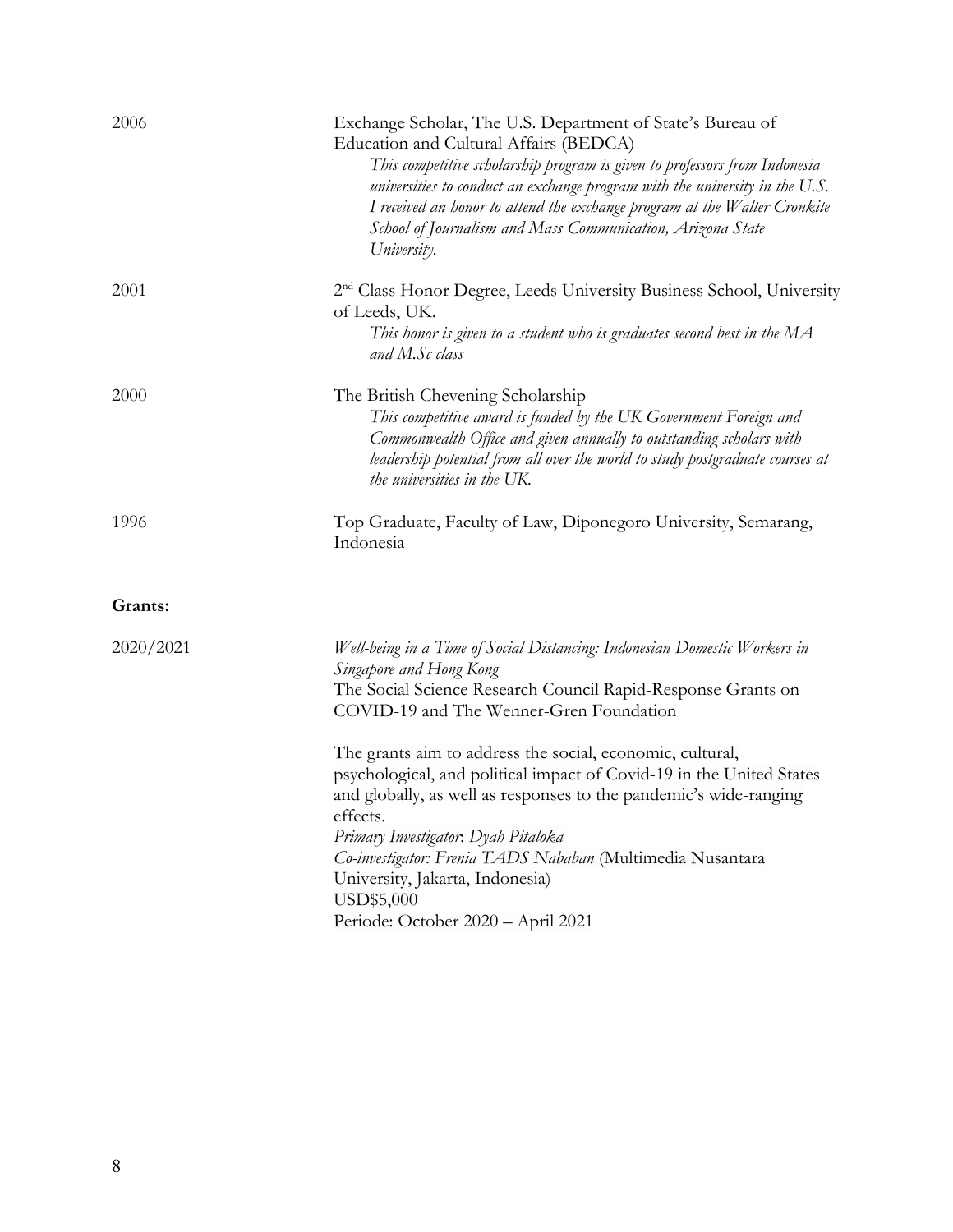| 2020/2021 | The (dis)connecting effects of digital platforms and the digital resilience of differently<br>able communities during the Covid-19 pandemic in Indonesia and Vietnam<br>The Social Science Research Council Just Tech COVID-19 Rapid-<br>Response Grants and Ford Foundation                                                                                                                                                                                               |
|-----------|----------------------------------------------------------------------------------------------------------------------------------------------------------------------------------------------------------------------------------------------------------------------------------------------------------------------------------------------------------------------------------------------------------------------------------------------------------------------------|
|           | The grants aim to address the risks, opportunities, and challenges<br>posed by public health surveillance stemming from the Covid-19<br>pandemic, and interrogate the role the public and private sectors may<br>play in mitigating or exacerbating the health crisis, the effects of<br>which are already unevenly distributed.<br>Primary Investigator. Abdul Rohman (RMIT Vietnam)<br>Co-investigator: Dyah Pitaloka<br>USD\$6,000<br>Periode: January 2021 - June 2021 |
| 2018-2019 | Socially Embedded Diabetes Management among CALD Groups in Western<br>Sydney, Faculty of Arts and Social Sciences Compact Funding<br>The University of Sydney<br>Primary Investigator: Novi Djenar, Vek Lewis & Antonia Rubino<br>Co-investigators: Nesrine Basheer, Ali Alhadesh, Wei Wang, Irene Shidong An,<br>Rifaat Abied, Dyah Pitaloka<br>AUD\$75,000                                                                                                               |
| 2017      | Enhancing cultural competence and cross-cultural interdisciplinary effectiveness<br>(Open Learning Environment - Undergraduate<br>DVC Education/Small Educational Innovation Grant, School of<br>Languages and Cultures, The University of Sydney<br>Primary Investigator: Rebecca Suter<br>Co-investigators: Fernanda Penaloza, Lucia Sorbera, Sean Moores, Dyah<br>Pitaloka                                                                                              |
| 2017      | Sydney Southeast Asia Centre Mobility Grant (to bring PhD scholar, Mr<br>Abdul Rohman, PhD candidate from NTU Singapore to work with<br>me on the new media and movement in Indonesia). AUD\$4,500.<br>Visiting PhD Scholar Fund.<br>Grantee: Mr Abdul Rohman, PhD candidate from Wee Kim<br>Wee School of Information and Communication, Nanyang<br>Technological University (NTU), Singapore.                                                                            |
| 2013-2014 | South East Asia (SEA) Dissertation Research Grant.<br>Grantor: Fulbright.<br>Role: Principal Investigator<br>US\$2,000                                                                                                                                                                                                                                                                                                                                                     |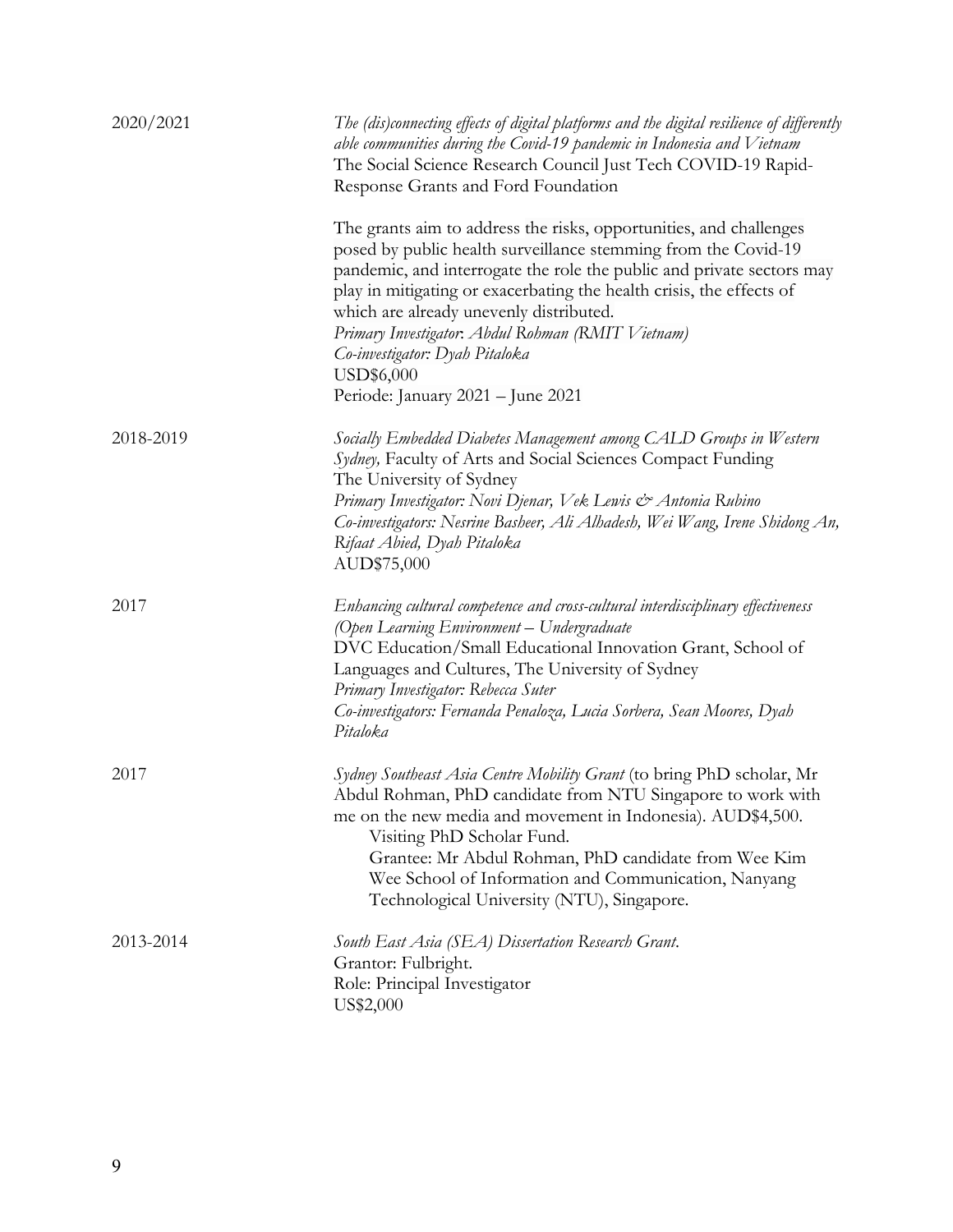| 2013 | Information Discontinuity and Sexual Reality: Sense Making Analysis on<br>Injection Drug Users in 3 Cities in Indonesia.<br>Sponsor: Indonesia National Commission for AIDS<br>Primary Investigator: Frenia TADS Nababan, Indonesia Family Planning<br>Association (PKBI).<br>Role: Co-Investigator/Consultant.<br>US\$15,000                              |
|------|------------------------------------------------------------------------------------------------------------------------------------------------------------------------------------------------------------------------------------------------------------------------------------------------------------------------------------------------------------|
| 2012 | Situating Social Support Among Women with Type 2 Diabetes in Indonesia.<br>Sponsored by South East Asia (SEA) Research Grant.<br>Grantor: Fulbright.<br>Role: Principal Investigator.<br>US\$2,000.                                                                                                                                                        |
| 2009 | Media Education for Elementary School. A joint collaboration research<br>program between UNICEF Indonesia and the Faculty of Social and<br>Political Sciences, Diponegoro University, Semarang, Indonesia.<br>Role: Co-Investigator.                                                                                                                       |
| 2009 | The Implementation of Integrated Marketing Communications by the Political<br>Parties: A case study of Newcomer Parties in 2009 Election.<br>Faculty Research Program, Faculty of Social and Political Sciences,<br>Diponegoro University.<br>Role: Principal Investigator.<br>Rp 5.000.000, approximately \$500.                                          |
| 2009 | The Implementation of Integrated Marketing Communications by the Political<br>Parties: A case study of Newcomer Parties in 2009 Election.<br>Faculty Research Program, Faculty of Social and Political Sciences,<br>Diponegoro University.<br>Role: Principal Investigator.<br>Rp 5.000.000, approximately \$500.                                          |
| 2009 | Building Relationship with Voters: Tagline and Candidate's Image in 2008<br>Local Election.<br>Faculty Research Program, Faculty of Social and Political Sciences,<br>Diponegoro University.<br>Role: Principal Investigator.<br>Rp 5.000.000, approximately \$500.                                                                                        |
| 2008 | Consumer Insights: Understanding Consumer's Psychographic Characteristics in<br>Developing Marketing Communication Activities (Case Study of Waroeng<br>Semawis Pecinan Semarang).<br>Faculty Research Program, Faculty of Social and Political Sciences,<br>Diponegoro University.<br>Role: Principal Investigator.<br>Rp 5.000.000, approximately \$500. |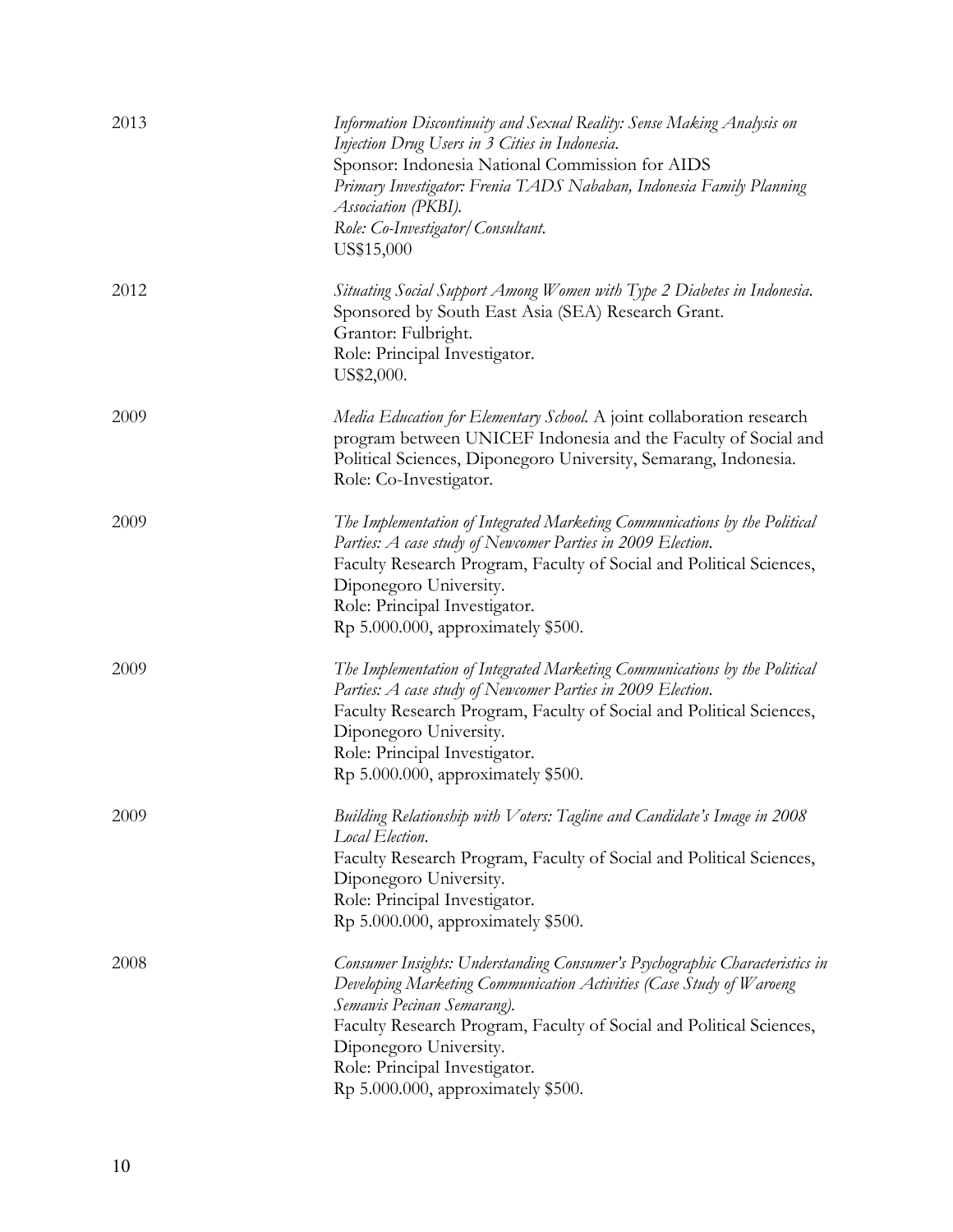#### **RESEARCH**

My research focuses on issues related to marginalisation in contemporary healthcare, narrative in digital health, development & global health policy, and ICT for social change. They are looking at how cultural meanings are negotiated and co-constructed by community members in their interactions with various social, structural, educational, economic, religious, and policy contexts that surround their lives. I have worked on these topics in relation to Indonesia, Singapore, Vietnam and Australia. I currently pursue three research projects: 1) the COVID-19 policy and Indonesian domestic migrant workers health; 2) the disconnection, digital resilience, and differently abled communities during the Covid-19 Pandemic Indonesia and Vietnam; and 3) hate speech in relation to COVID-19.

During my three and a half years appointment as Assistant Professor at the Department of Indonesian Studies, the University of Sydney, I had an opportunity to work on different lines of research. The first one explores the use of arts and performance in addressing trauma within diverse communities. The project, 'Mental Health in Indonesia' – a collaboration with a colleague from the School of History and Philosophy of Science, The University of Sydney, aims to explore strategic ways adopted by community choir and theatre group of the survivors of 1965 Indonesia mass killings to break the structural silence, to reclaim identity and to regain sense of dignity. The second project, which was funded by Sydney Southeast Asia Centre (SSEAC) Mobility Grant pursues topic in the area of 'New Media and Social Change.' Findings in this topic have been published in highly rank peer-reviewed journals. The third project which received the University of Sydney, Faculty of Arts and Social Sciences Compact Funding, investigates socially embedded diabetes management among CALD (Culturally & Linguistically Diverse) Groups in Western Sydney.

I am currently continuing to explore issues related to new media and social change – including but not limited to digital health and culture, society and social justice, social movement; and health communication in a global context - locating health inequities in the context of cultural, political, economic, geopolitical and development agendas in marginalized spaces.

#### **RESEARCH PROJECTS**

As Postdoctoral Fellow (2014-2016) at the Department of Communication and New Media (CNM), Centre for Culture-Centered Approach to Research & Evaluation (CARE), The National University of Singapore (NUS), I conducted the following research projects:

| Female Domestic Workers | In this project I worked closely with the Association of     |
|-------------------------|--------------------------------------------------------------|
| Role: Co-investigator   | Indonesian Domestic Workers in Singapore and conducting in-  |
|                         | depth interviews with the working FDW to listen to their     |
|                         | experiences of working in Singapore as a domestic worker and |
|                         | the meanings of health.                                      |
|                         |                                                              |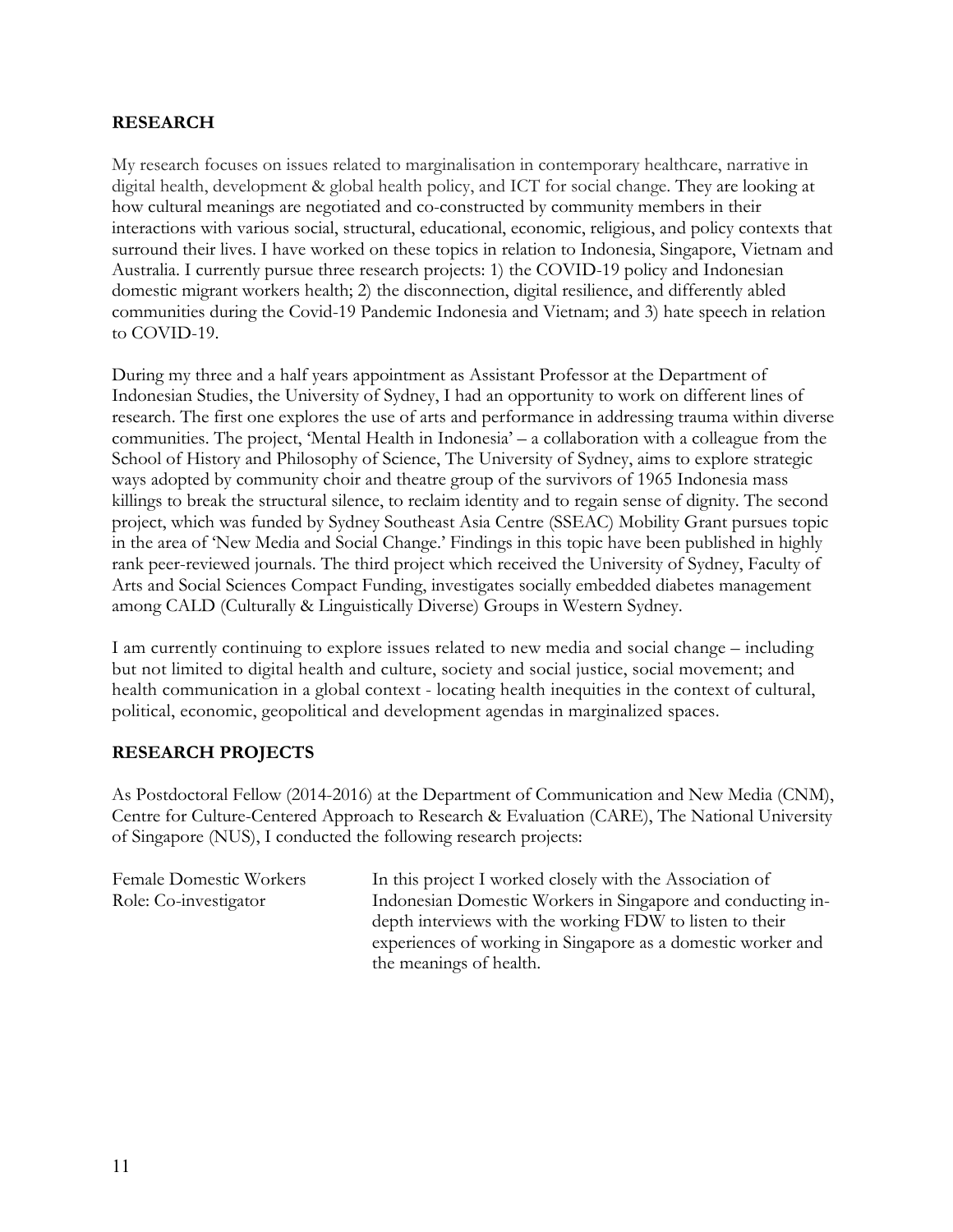| Singaporean Transgender Sex<br>Workers<br>Role: Lead investigator | This project is aimed to develop, apply, and evaluate the<br>Culture-Centered Approach (CCA) to building health promotion<br>programs for transgender sex workers in Singapore to impact<br>selected target audiences of transgender sex workers by meeting<br>their health prevention needs. Together with the community of<br>Singaporean transgender sex workers, we have developed<br>collaterals on transgender health. Our community-based project,<br>'The Stiletto Alliance' had been launched and owned by the<br>community – creating communicative space for education on<br>transgender health and wellbeing. |
|-------------------------------------------------------------------|---------------------------------------------------------------------------------------------------------------------------------------------------------------------------------------------------------------------------------------------------------------------------------------------------------------------------------------------------------------------------------------------------------------------------------------------------------------------------------------------------------------------------------------------------------------------------------------------------------------------------|
| Indonesia Meanings of Health<br>Role: Lead investigator           | This project applies the Culture-Centered Approach (CCA) to<br>understand the specific context of Memory, Trauma and Health<br>among the victims and descendants of the 1965 genocide. We<br>emphasis the aspects related to how the victims, the descendants<br>and their families use the memory to construct the concept of<br>health, to reconstruct their identity, and to cope with the<br>present-day lives as Indonesians.                                                                                                                                                                                        |

Socially Embedded Diabetes Management among CALD Groups in Western Sydney; Faculty of Arts and Social Sciences Compact Funding, The University of Sydney.

As co-investigator and team member, my responsibility includes preparing the team to conduct interviews and community focus group discussions, writing up the theoretical section for our publication, and disseminating the results (https://living-with-diabetes.sydney.edu.au/)

| Digital story telling project                               | This is an ongoing project aiming at generating communicative<br>spaces in which the survivors and descendants of the 1965<br>Indonesia Communist purge can co-construct alternative<br>narratives for the younger generation of Indonesians,<br>emphasizing the role of emotion and performance in<br>communicating experience. |
|-------------------------------------------------------------|----------------------------------------------------------------------------------------------------------------------------------------------------------------------------------------------------------------------------------------------------------------------------------------------------------------------------------|
| Trauma Research Project<br>$(2018 \text{-} \text{ongoing})$ | To explore ways and strategies that the community of<br>1965/1966 Indonesia genocide survivors use in coping with their<br>traumatic past. For this project, I work closely with women<br>survivors' choir and theatre group.                                                                                                    |

**Current Research Project**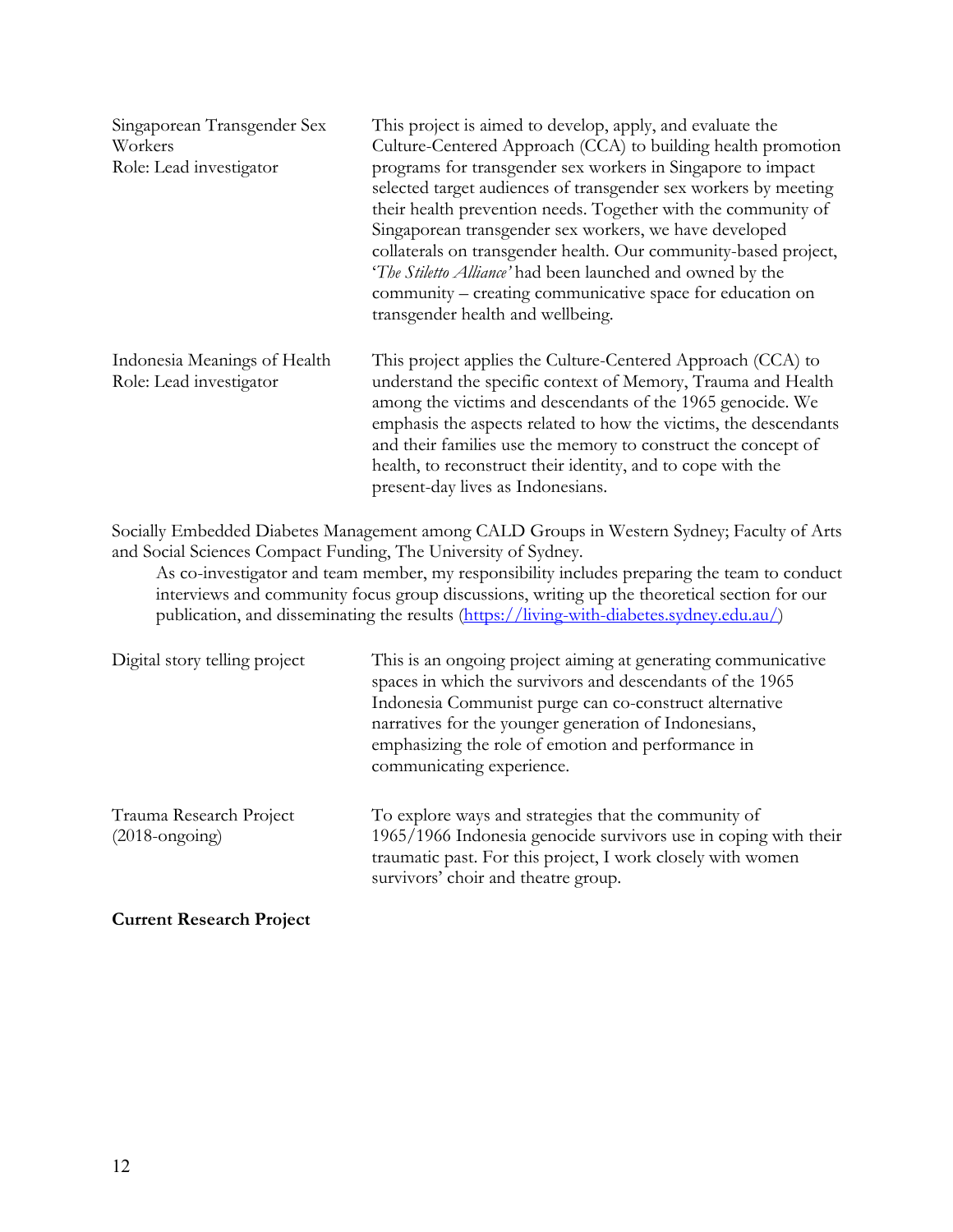Well-being in a Time of Social Distancing: Indonesian Domestic Workers in Singapore and Hong Kong (October 2020 – April 2021)

*This study is crucial to understand the effects that reproduced because of the several policies that being put into place to deal with the virus, such as social distancing, quarantine, and lockdown. Most importantly, this study attempts to understand how Indonesian female domestic workers living in Singapore and Hong Kong find their ways of coping and maintaining their well-being – including the use of technology and social media in maintaining relationships with others during the lockdown.*

Primary Investigator: Dyah Pitaloka Co-investigator: Frenia TADS Nababan (Multimedia Nusantara University)

The (dis)connecting effects of digital platforms and the digital resilience of differently able communities during the Covid-19 pandemic in Indonesia and Vietnam (January 2021 – June 2021) *Taking multidisciplinary perspective as its main ground, this proposed study combines critical disability studies with body of knowledge in Information Communication Technologies for Development (ICT4D) and Asian studies. The main focus is to explore the usefulness of* 

*technologies for the different able to seek, use, and share information during a global scale of pandemic like Covid-19 in Southeast Asia*

Primary Investigator: Abdul Rohman (RMIT Vietnam) Co-investigator: Dyah Pitaloka

### **Refereed Presentations**

| 2020 | Pitaloka, D. (2020, 20-23 May). Poetic inquiry: Engaging with<br>marginalized voices. Paper was supposed to be presented at the<br>16th International Congress of Qualitative Inquiry, University of<br>Illinois at Urbana-Champaign (the conference was cancelled due<br>to COVID-19 outbreak).                            |
|------|-----------------------------------------------------------------------------------------------------------------------------------------------------------------------------------------------------------------------------------------------------------------------------------------------------------------------------|
| 2020 | Pitaloka. D. (2020, 20-23 May). Autoethnographic poetic inquiry: An<br>embodied methodological praxis. Paper was supposed to be presented<br>at the 16th International Congress of Qualitative Inquiry,<br>University of Illinois at Urbana-Champaign (the conference was<br>cancelled due to COVID-19 outbreak).           |
| 2019 | Pitaloka, D., (2019, 14-15 November). Singing as resistance: Power<br>and Women's Choir Songs. Paper was presented at the 'Modes of<br>Activism under Authoritarian Governance Regimes in the Asia<br>Pacific' Workshop, Macquarie University, NSW: Australia                                                               |
| 2019 | Pitaloka, D., (2019, 24-28 May). Learning 65': Oral history as<br>performative space of intervention and healing for the survivors of the 1965<br>Indonesia communist purge. Paper was presented at the 69 <sup>th</sup> Annual<br>International Communication Association, Washington, D.C.<br><i>(via teleconference)</i> |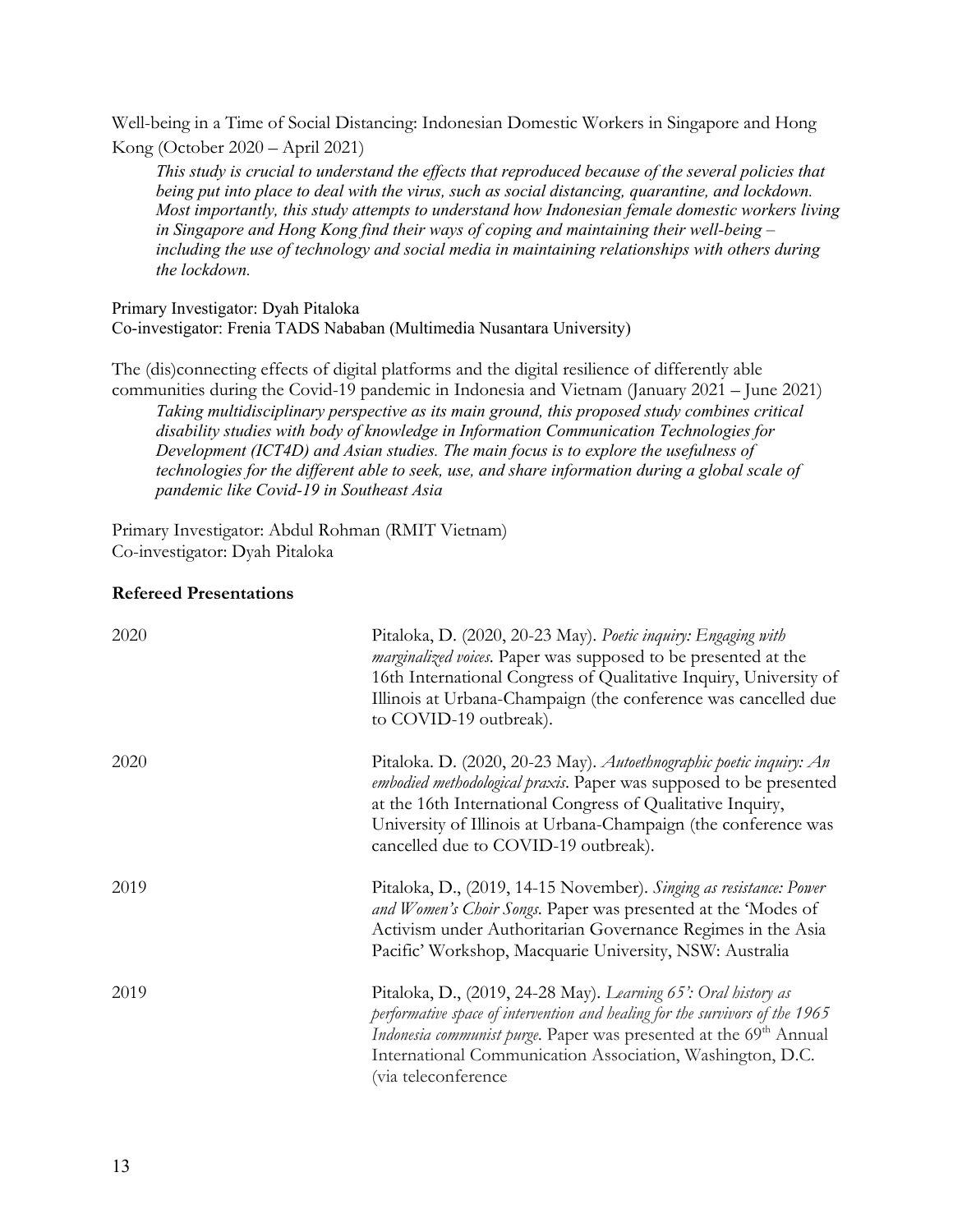| 2019 | Pitaloka, D., & Rohman, A. (2019, 24-28 May). What breaks and<br>remakes comradeship? Friction and reconciliation strategies among peace<br><i>movement actors in Ambon, Indonesia.</i> Paper was presented at the 69 <sup>th</sup><br>Annual International Communication Association, Washington,<br>D.C. (via teleconference) |
|------|---------------------------------------------------------------------------------------------------------------------------------------------------------------------------------------------------------------------------------------------------------------------------------------------------------------------------------|
| 2018 | Pitaloka, D. (2018, 3-5 July). The World is Ours': A Choir, Agency,<br>and the Healing Journey of the Survivors of the 1965 Mass Killings in<br>Indonesia. Paper was presented at the Asian Studies Association<br>of Australia (ASAA) Conference, Sydney: Australia                                                            |
| 2018 | Pitaloka, D. (2018, 27-30 June). Singing the hope and staging the<br>performance: Songs and the healing journey of the 1965 survivors. Paper<br>was presented at the 9 <sup>th</sup> Meeting of the Asian Society of the<br>History of Medicine and HOMSEA (History of Medicine in<br>Southeast Asia), Jakarta: Indonesia.      |
| 2015 | Pitaloka, D. (2015, July). Rasa: The interplay between cultural practices<br>and the meanings of health among Javanese women with Type 2 Diabetes.<br>Paper was presented at the 9 <sup>th</sup> International Convention of Asia<br>Scholarship, Adelaide: Australia.                                                          |
| 2015 | Pitaloka, D. (2015, May). Health as submission and social<br>responsibilities: Embodied experiences of Javanese women with Type II<br>Diabetes. Paper was presented at the 2015 International<br>Communication Association (ICA) Annual Conference, Puerto<br>Rico, the United States of America.                               |
| 2013 | Pitaloka, D. & Hsieh, E. (2013, May). The social meanings of illness<br>management: Embodied experiences of Indonesian women with type II<br>diabetes. Paper presented at the annual meeting of International<br>Communication Association, London, United Kingdom                                                              |
| 2013 | Pitaloka, D. (2013, June). Javanese women's perception on culture,<br>traditions, and diabetes. Paper presented at the 5th Southeast Asia<br>Conference, Wageningen University, Wageningen, Netherlands.                                                                                                                        |
| 2012 | Hsieh, E., Pitaloka, D., & Johnson, A. J. (2012, April). Bilingual<br>health communication: Differences in needs and expectations for medical<br>interpreters across five clinical specialties. Paper presented at the<br>Kentucky Conference on Health Communication, Lexington,<br>KY.                                        |
| 2011 | Pitaloka, D. (2011, October). Between culture and taboo: FHI online<br>sex education to "hidden" community in Indonesia. Paper presented at<br>the Global Fusion Conference, Temple University, Philadelphia,<br>PA.                                                                                                            |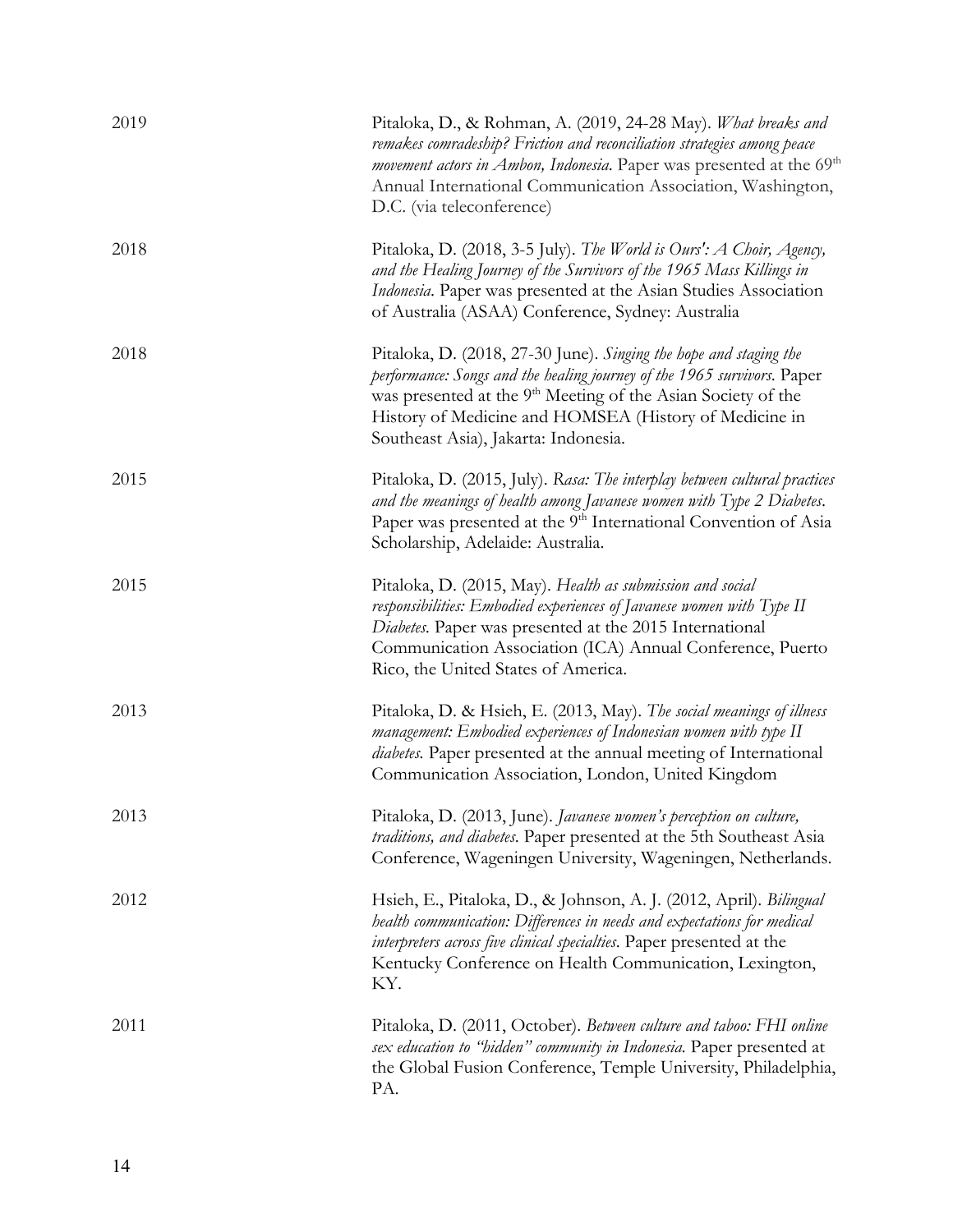## **INVITED TALKS**

| 2020 | "Culture, Local Wisdom & Pandemic". International Conference<br>on History of Health in Asia, Department of History, Andalas<br>University, Padang, West Sumatra, Indonesia, October.<br>*Keynote Speaker                                                               |
|------|-------------------------------------------------------------------------------------------------------------------------------------------------------------------------------------------------------------------------------------------------------------------------|
| 2020 | "COVID-19, Infodemic & Communicative Equality". Eutenika<br>- Politics, Ecology, Technology & Department of<br>Communication, Brawijaya University, Malang, Indonesia, July.                                                                                            |
| 2020 | "Outbreak Communication: Equality & Transparency".<br>Department of Public Health and Preventive Medicine, COVID-<br>19 Webinar Series, Udayana University, Denpasar Bali, June.                                                                                        |
| 2018 | "Songs and the healing journey of the survivors of 1965<br>Indonesia Communist Purge". Academy of the Social Sciences in<br>Australia, Trauma and Gender Workshop, Monash University,<br>Melbourne, Australia, July.                                                    |
| 2018 | "Performing songs and staging theatre performances as a way of<br>working through the trauma of the 1965 Indonesia mass<br>killings". Symposium: Re-thinking Trauma, Re-shaping<br>Discourse. Centre for the History of Violence, the University of<br>Newcastle, June. |
| 2018 | Conquering cultural barriers: Developing an Effective and<br>Affective Critique. School of Languages & Cultures Research<br>Day, The University of Sydney, March.                                                                                                       |
| 2015 | "Red Roses": The use of symbol and performance in trauma<br>healing". Performance Arts and Social Activism Conference<br>hosted by Satya Wacana Christian University (UKSW) Salatiga,<br>Indonesia. August.                                                             |
| 2013 | "Women, gender equality, and sports". National Seminar<br>Promoting women in sport: Globalism and conservatism<br>perspective hosted by Satya Wacana Christian University<br>(UKSW) Salatiga, Indonesia, July.<br>*Keynote Speaker                                      |
| 2011 | "Implementing a disability based Corporate Social<br>Responsibility". Promoting working opportunity for young<br>people with disability workshop hosted by International Labour<br>Organization (ILO), Jakarta, Indonesia, July.                                        |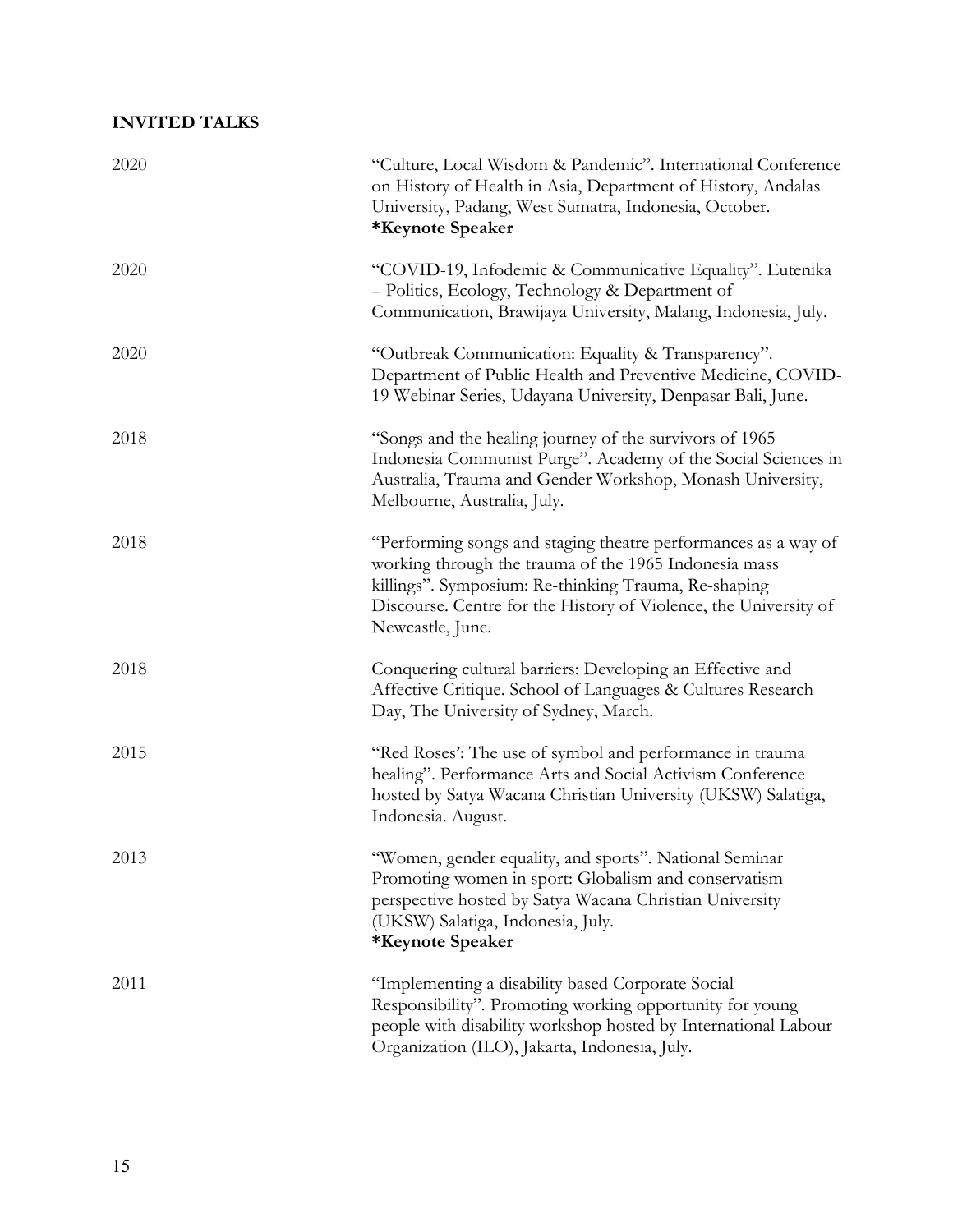| 2009                                                  | Investment and Corporate Social Responsibility: Bringing<br>Central Java Province as the major investment area. Central Java<br>Investment Board Workshop on Corporate Social<br>Responsibility. Semarang, Indonesia, January.<br>*Keynote Speaker |
|-------------------------------------------------------|----------------------------------------------------------------------------------------------------------------------------------------------------------------------------------------------------------------------------------------------------|
| 2008                                                  | "Public Transparency: Increasing the role of community in the<br>public policy decision-making process". Implementation of the<br>Freedom of Information Access Act, Central Java Municipality.<br>Semarang, Indonesia, December. *Keynote Speaker |
| 2007                                                  | Media social responsibility: Creating a responsible and Pro<br>community program. Public Dialogue hosted by the Indonesia<br>Broadcast Commission Central Java, Semarang, Indonesia,<br>January.                                                   |
| 2006                                                  | "Media and public empowerment". Media and Local Democracy<br>Workshop hosted by USAID and Central Java Municipality,<br>Indonesia, August.                                                                                                         |
| <b>TEACHING</b><br><b>Teaching Awards and Honors:</b> |                                                                                                                                                                                                                                                    |
| 2019                                                  | Faculty of Arts & Social Science (FASS), The University of<br>Sydney<br>*Teaching Commendation for ASNS2663 - Social Activism in<br>Southeast Asia                                                                                                 |
|                                                       | School of Languages & Cultures, The University of Sydney<br>*Teaching Commendation for INMS3610 - Dealing with<br>Indonesia's Diversity                                                                                                            |

2005 Department of Communication, Faculty of Social and Political

Marketing Communication

Science, Diponegoro University, Semarang, Indonesia \* Teaching Commendation for Advertising & Integrated

**Courses Taught:**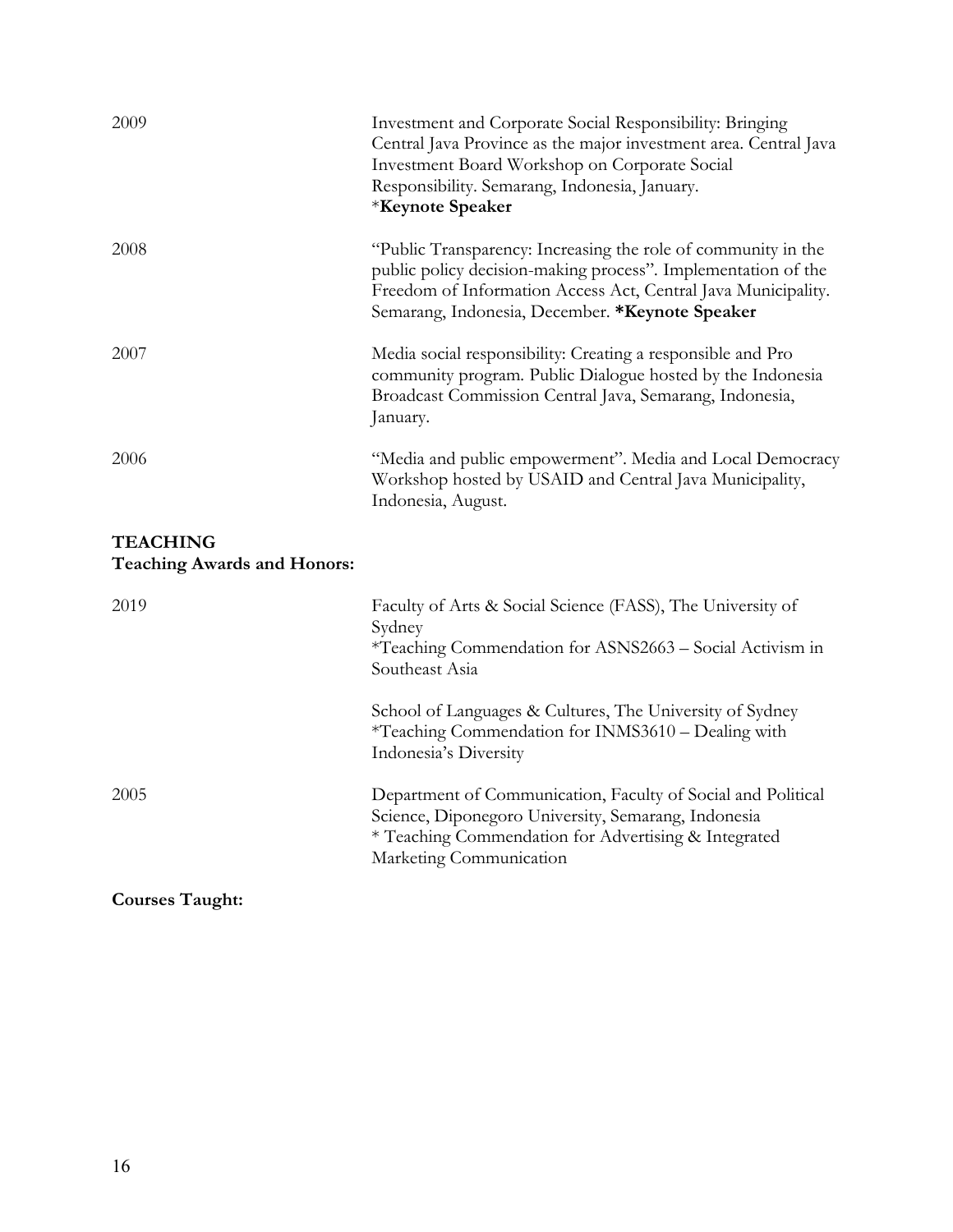| 2016-2019                             | Department of Indonesian Studies, School of Languages &<br>Cultures (SLC), The University of Sydney       |
|---------------------------------------|-----------------------------------------------------------------------------------------------------------|
|                                       | Course Coordinator & Lecturer                                                                             |
|                                       | INMS3601 Indonesian 3A<br>٠                                                                               |
|                                       | INMS3602 Indonesian 3B<br>٠                                                                               |
|                                       | INMS3609 Indonesia's Slow Road to Democracy<br>$\bullet$                                                  |
|                                       | INMS3610 Dealing with Indonesia's Diversity<br>$\bullet$<br>INMS3611 Autonomy & Human Rights in Indonesia |
|                                       | ASNS2663 Social Activism in Southeast Asia                                                                |
|                                       | Course Coordinator                                                                                        |
|                                       | ASNS2665: Understanding Southeast Asia                                                                    |
|                                       | Open Learning Environment (OLE) Unit OLES2141<br>٠<br>Experience Indonesia                                |
| August 2015-December 2015             | Department of Communication and New Media, National<br>University of Singapore (NUS)                      |
|                                       | Course Coordinator & Lecturer                                                                             |
|                                       | NM 3224 Cultural Industries                                                                               |
|                                       | NM 4230 Seminar on Communication for Social Change                                                        |
| Honours and Postgraduate Supervision: |                                                                                                           |
| Primary Supervisor for Honours        | Thesis:                                                                                                   |
| Thesis                                | The Howersity of Sydney                                                                                   |

| THIRTY Supervisor for Frontiers<br>Thesis | 1 110 515.<br>The University of Sydney<br>Katherine Hudson (2017)<br>Result: First Class Honours (Mark: 88)                                                                                                                                                                  |
|-------------------------------------------|------------------------------------------------------------------------------------------------------------------------------------------------------------------------------------------------------------------------------------------------------------------------------|
| Invited Advisor                           | Associate Supervisor for Master student for CPC Summer<br>Research (with Prof Mu Li, School of Public Health)<br>Hafizah Jusril (2017)<br>Research:<br>Hygienic, Pricey and Effortful: Understanding Indonesian Young Urban<br><b>Adults Meaning of Healthy Eating</b>       |
| $2002 - 2010$                             | I have supervised undergraduate thesis with topics ranging from<br>strategic communications (public relations, advertising -<br>including semiotic and critical analysis of advertising),<br>interpersonal communication, intercultural communication, and<br>social change. |
| <b>Academic Service:</b>                  |                                                                                                                                                                                                                                                                              |
| 2016-2009                                 | Undergraduate Coordinator, Department of Indonesian Studies,<br>School of Languages & Cultures, The University of Sydney.                                                                                                                                                    |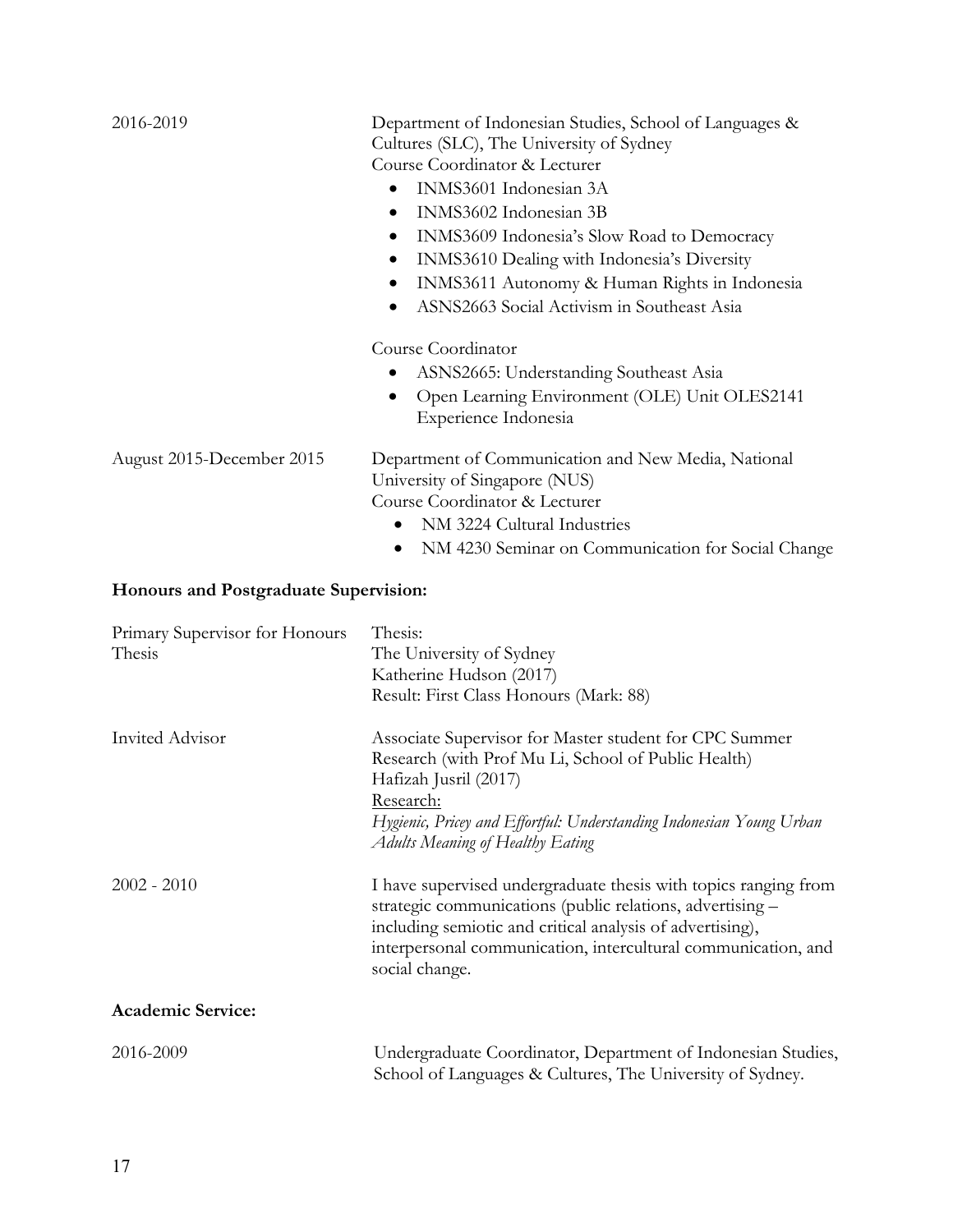| 2016-2019 | Higher Degree Research (HDR) Coordinator, Department of<br>Indonesian Studies, School of Languages & Cultures, The University<br>of Sydney. |
|-----------|---------------------------------------------------------------------------------------------------------------------------------------------|
| 2016-2019 | Coordinator, Indonesia In-country Study, Department of Indonesian<br>Studies, School of Languages & Cultures, The University of Sydney.     |
| 2017-2018 | Member, Pedagogy Committee, School of Languages & Cultures,<br>The University of Sydney.                                                    |
| 2018-2019 | Member, Open Learning Environment (OLE) Curriculum<br>Development Committee, School of Languages & Cultures, The<br>University of Sydney    |

# **SERVICE TO DISCIPLINE & COMMUNITY**

Anonymous Reviewer:

I conduct anonymous reviewing for articles in the following journals:

| 2020                      | Popular Entertainment Studies                                                                                                                                                                                                                                     |
|---------------------------|-------------------------------------------------------------------------------------------------------------------------------------------------------------------------------------------------------------------------------------------------------------------|
| 2020                      | Asian Studies Review                                                                                                                                                                                                                                              |
| 2018                      | PlusOne Health Communication                                                                                                                                                                                                                                      |
| 2017-present              | Journal of Immigrant & Minority Health                                                                                                                                                                                                                            |
|                           | Frontiers Health Communication                                                                                                                                                                                                                                    |
| 2013-present              | Health Communication                                                                                                                                                                                                                                              |
| 2013-2015                 | Paper Reviewer, International Communication Association<br>Evaluated submissions to the Health Communication division for<br>the 2013, 2014 and 2014 International Communication Association<br>conventions.                                                      |
| 2013                      | Panel Chair for Health Communication Division, 2013 International<br>Communication Association convention.                                                                                                                                                        |
| <b>Community Service:</b> |                                                                                                                                                                                                                                                                   |
| 2020                      | Trainer, creative writing for Indonesian Migrant Domestic<br>Workers in Singapore.                                                                                                                                                                                |
| $2009 - 2010$             | Technical Advisor for SEHJIRA Foundation, an organization for<br>women with hearing disability. Advocating equal opportunity for<br>women in the working environment, health, and education.                                                                      |
| $2009 - 2010$             | Founder and Technical Advisor for GEMPITA, a foundation<br>focuses on building young people's awareness on social<br>problems in Indonesia. Providing entrepreneurship training for<br>poor young people with disabilities and prepare them to be<br>independent. |